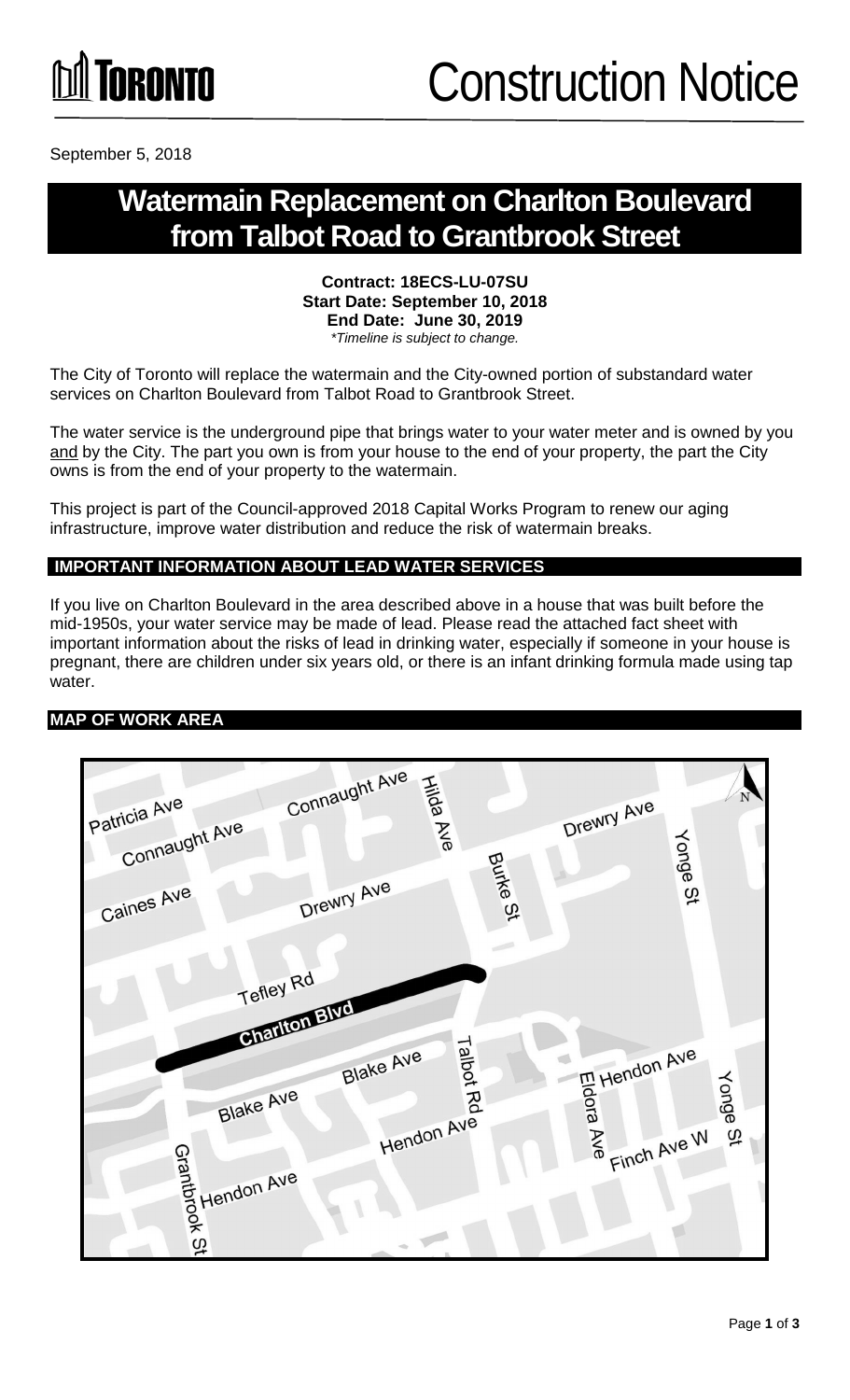## Construction Notice

#### **WORK DETAILS**

In the first few weeks, the City's contractor will move equipment on-site and prepare the work area before construction begins. Construction crews will then:

- Excavate the road and dig a trench to access and install the new watermain
- Replace any City-owned water service pipes that do not meet City standards from the watermain to the private property line
- Restore all areas affected by construction
- Resurface the watermain trench

#### **WHAT TO EXPECT DURING CONSTRUCTION**

- You may experience dust, noise and other inconveniences. The City will make efforts to reduce the impacts. We appreciate your patience.
- Property owners should remove items located within City property limits (boulevard), such as landscaping and / or decorative objects. If you have a sprinkler system within the boulevard, please contact the Field Ambassador listed below.
- The City will not be responsible for damage to any privately owned items on City property.

| Work Hours: Work will take place from 7 a.m. to 9 p.m., Monday to Friday, with<br>work after hours and on weekends as required.                                                                                                                                                                                                                                                                                                                                                                                                                                                                                             |  |
|-----------------------------------------------------------------------------------------------------------------------------------------------------------------------------------------------------------------------------------------------------------------------------------------------------------------------------------------------------------------------------------------------------------------------------------------------------------------------------------------------------------------------------------------------------------------------------------------------------------------------------|--|
| <b>Water Service Disruptions:</b> From time-to-time, the water supply to your property<br>will be shut-off to complete construction; the contractor will provide at least 24-hour<br>advance notice. Throughout the work, it is recommended that you temporarily<br>disconnect any water treatment systems (i.e. softeners or filters), water-cooled air<br>conditioners or similar plumbing fixtures. Automatic lawn sprinkler systems may also<br>be affected, therefore, you may need to water manually. In the event you did not<br>received advanced notice, an emergency water shut off could have been<br>necessary. |  |
| Substandard Water Service Replacement: Please take the time to read the<br>attached fact sheet carefully as it contains important information on lead in drinking<br>water and how to prepare for replacement. If you want to replace your part of the<br>water service pipe, contact the City's contractor for one of your quotes.                                                                                                                                                                                                                                                                                         |  |
| <b>Water Service Replacement Contractor:</b><br>Company/Contractor:<br>2489960 Ontario Inc.<br><b>Contact Person:</b><br>Guytano Rabito<br>Phone:<br>905-888-6281 / 416-791-0466<br>Contract No.:<br>18ECS-LU-07SU                                                                                                                                                                                                                                                                                                                                                                                                          |  |
| <b>PLEASE NOTE:</b> any contract entered into to replace water services is between the<br>home owner and the contractor.                                                                                                                                                                                                                                                                                                                                                                                                                                                                                                    |  |
| Road and Sidewalk Access: In order to complete the work in a safe manner, there<br>will be road and sidewalk restrictions within the construction work zone. Access for<br>emergency vehicles will be maintained at all times.                                                                                                                                                                                                                                                                                                                                                                                              |  |
| <b>Driveway Access:</b> The contractor will notify you of any temporary restrictions to<br>your driveway access. If your property has two entrances, one entrance will be kept<br>open at all times.                                                                                                                                                                                                                                                                                                                                                                                                                        |  |
| <b>Traffic Management:</b> Efforts have been made to manage traffic in the area for the<br>safety of workers, road users and residents. Road users should expect delays and<br>increased traffic on nearby main and side streets.                                                                                                                                                                                                                                                                                                                                                                                           |  |
| Traffic on Charlton Boulevard will be reduced to one lane.                                                                                                                                                                                                                                                                                                                                                                                                                                                                                                                                                                  |  |